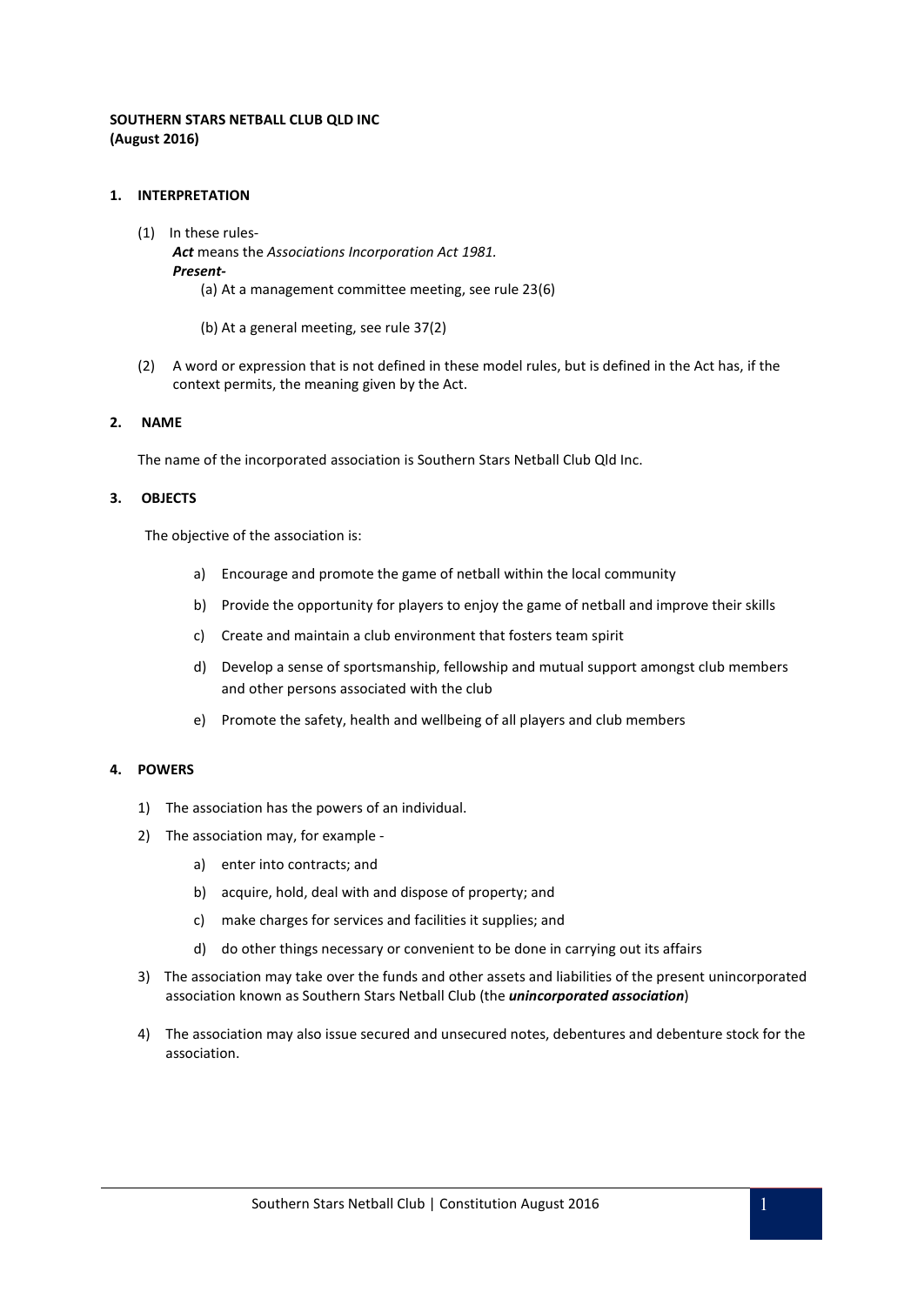### **5. CLASSES OF MEMBERS**

- 1) The membership of the association consists of any of the following classes of member;
	- a) Family Members Parents or registered Guardians of one or more junior members or Junior Associate members. Family members shall be entitled to one vote and to hold a position on the committee.
	- b) Junior Members players who are registered as players with Netball Queensland and have not reached their 18<sup>th</sup> birthday. Junior members shall have no voting rights nor be entitled to hold a position on the committee.
	- c) Associate members coaches, managers, administrators, committee members or umpires who are registered with Netball Queensland in these capacities and who are not family members. Associate members shall be entitled to one vote and to hold a position on the committee.
- 2) The number of members is unlimited

# **6. AUTOMATIC MEMBERSHIP**

1) A person who, on the day the association is incorporated, was a member of the unincorporated association and who, on or before a day fixed by the management committee, agrees in writing to become a member of the incorporated association, must be admitted by the management committee to the equivalent class of membership of the association as the member held in the unincorporated association.

# **7. NEW MEMBERSHIP**

- 1) Completion of the relevant player, family or associate registration form and payment of the appropriate membership fee at the time of annual club registration will automatically confer player, family or associate membership as per the membership classes set out in clause 5.
- 2) An application for special membership must be:
	- a. in writing; and
	- b. signed by the applicant and by two current members as proposer and seconder in the form decided by the management committee.
- 3) The membership year shall be 1 January to 31 December, unless terminated sooner by cancellation, withdrawal or expulsion.

# **8. MEMBERSHIP FEES**

- 1) The membership fee for each ordinary membership and for each other class of membership (if any)
	- a. is the amount decided by the members from time to time at a general meeting; and
	- b. is payable when, and in the way, the management committee decides
- 2) A member of the incorporated association who, before becoming a member, has paid the members annual subscription for membership of the unincorporated association on or before a day fixed by the management committee, is not liable to pay a further amount of annual subscription for the period before the day fixed by the management committee as the day on which the next annual subscription is payable.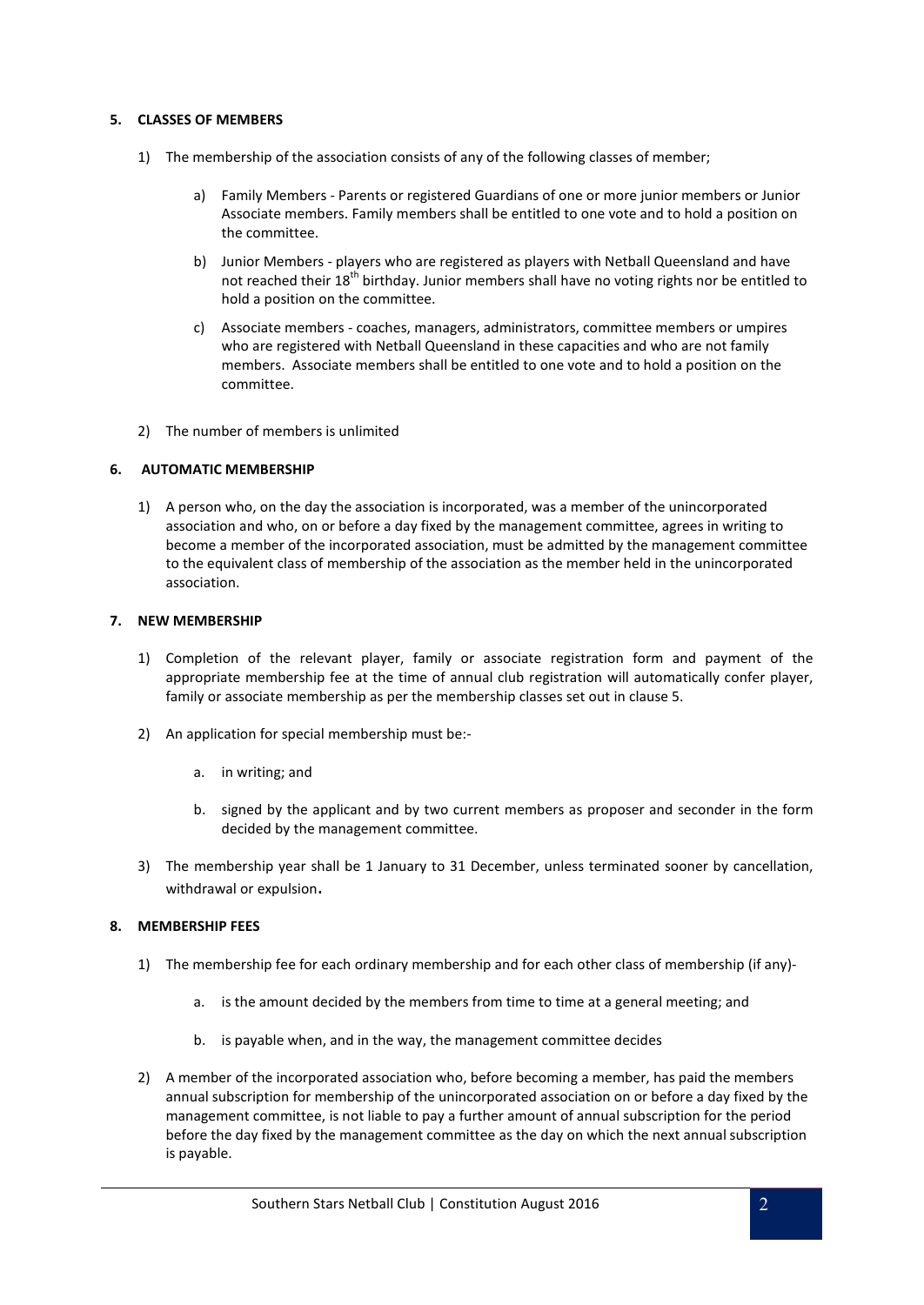### **9. ADMISSION AND REJECTION OF NEW MEMBERS**

- 1) The management committee must consider an application for membership at the next committee meeting held after it receives:
	- a) the application for special membership; and
	- b) the appropriate membership fee for the application
- 2) The management committee must decide at the meeting whether to accept or reject the application.
- 3) If a majority of the members of the management committee present at the meeting vote to accept the applicant as a special member, the applicant must be accepted as a special member
- 4) The secretary of the association must, as soon as practicable after the management committee decides to accept or reject an application, give the applicant a written notice of the decision

### **10. WHEN MEMBERSHIP ENDS**

- 1) A member may resign from the association by giving written notice of resignation to the secretary.
- 2) The resignation takes effect at:
	- a) the time the notice is received by the secretary; or
	- b) if a later time is stated in the notice the later time.
- 3) The management committee may terminate a member's membership if the member:-
	- (a) is convicted of an indictable offence; or
	- (b) does not comply with any of the provisions of these rules; or
	- (c) has membership fees in arrears for at least 2 months; or
	- (d) conducts himself or herself in a way considered to be injurious or prejudicial to the character or interests of the association.
- 4) Before the management committee terminates a member's membership, the committee must give the member a full and fair opportunity to show why the membership should not be terminated.
- 5) If, after considering all representations made by the member, the management committee decides to terminate the membership, the secretary of the committee must give the member a written notice of the decision.

### **11. APPEAL AGAINST REJECTION OR TERMINATION OF MEMBERSHIP**

- 1) A person whose application for membership has been rejected, or whose membership has been terminated, may give the secretary written notice of the person's intention to appeal against the decision.
- 2) A notice of intention to appeal must be given to the secretary within 1 month after the person receives written notice of the decision.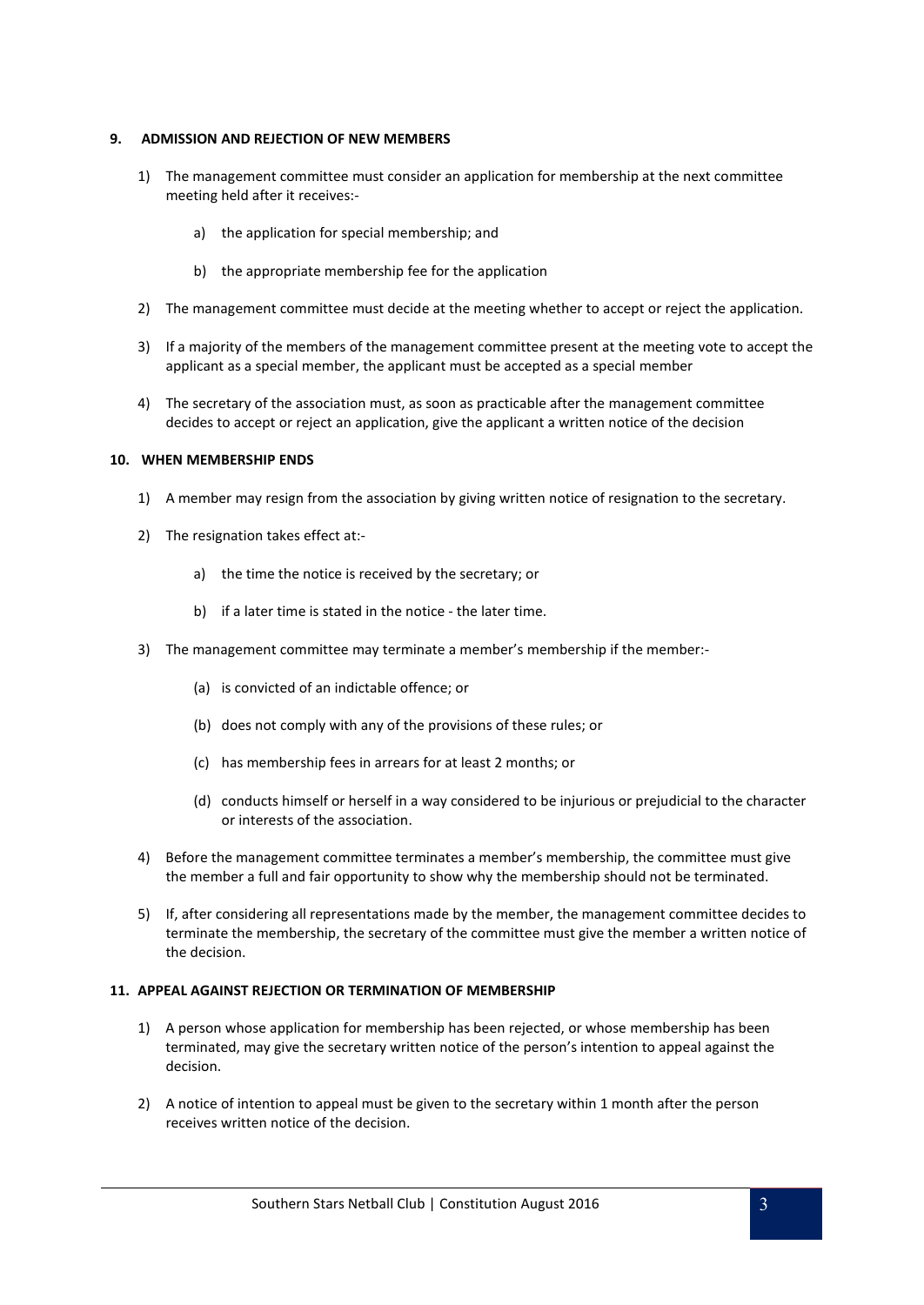3) If the secretary receives a notice of intention to appeal, the secretary must, within 1 month after receiving the notice, call a general meeting to decide the appeal.

# **12. GENERAL MEETING TO DECIDE APPEAL**

- 1) The general meeting to decide an appeal must be held within 3 months after the secretary receives the notice of intention to appeal.
- 2) At the meeting, the applicant must be given a full and fair opportunity to show why the application should not be rejected or the membership should not be terminated.
- 3) Also, the management committee and the members of the committee who rejected the application or terminated the membership must be given a full and fair opportunity to show why the application should be rejected or the membership should be terminated.
- 4) An appeal must be decided by a majority vote of the members present and eligible to vote at the meeting.
- 5) If a person whose application for membership has been rejected does not appeal against the decision within 1 month after receiving written notice of the decision, or the person appeals but the appeal is unsuccessful, the secretary must, as soon as practicable, refund the membership fee paid by the person

### **13. REGISTER OF MEMBERS**

- 1) The management committee must keep a register of members of the association.
- 2) The register must include the following particulars for each member:
	- a) the full name and birth date of all players under 18 included in family membership
	- b) the postal or residential address of the member
	- c) electronic and telephone contact details for the member
	- d) details about the termination or reinstatement of membership
	- e) any other particulars the management committee or the members at a general meeting decide.
- 3) The register must be open for inspection by members of the association at all reasonable times
- 4) A member must contact the secretary to arrange an inspection of the register
- 5) However, the management committee may, on the application of a member of the association, withhold information about the member (other than the members full name) from the register available for inspection if the management committee has reasonable grounds for believing the disclosure of the information would put the member at risk of harm.

### **14. PROHIBITION ON USE OF INFORMATION ON REGISTER OF MEMBERS**

1) A member of the association must not:-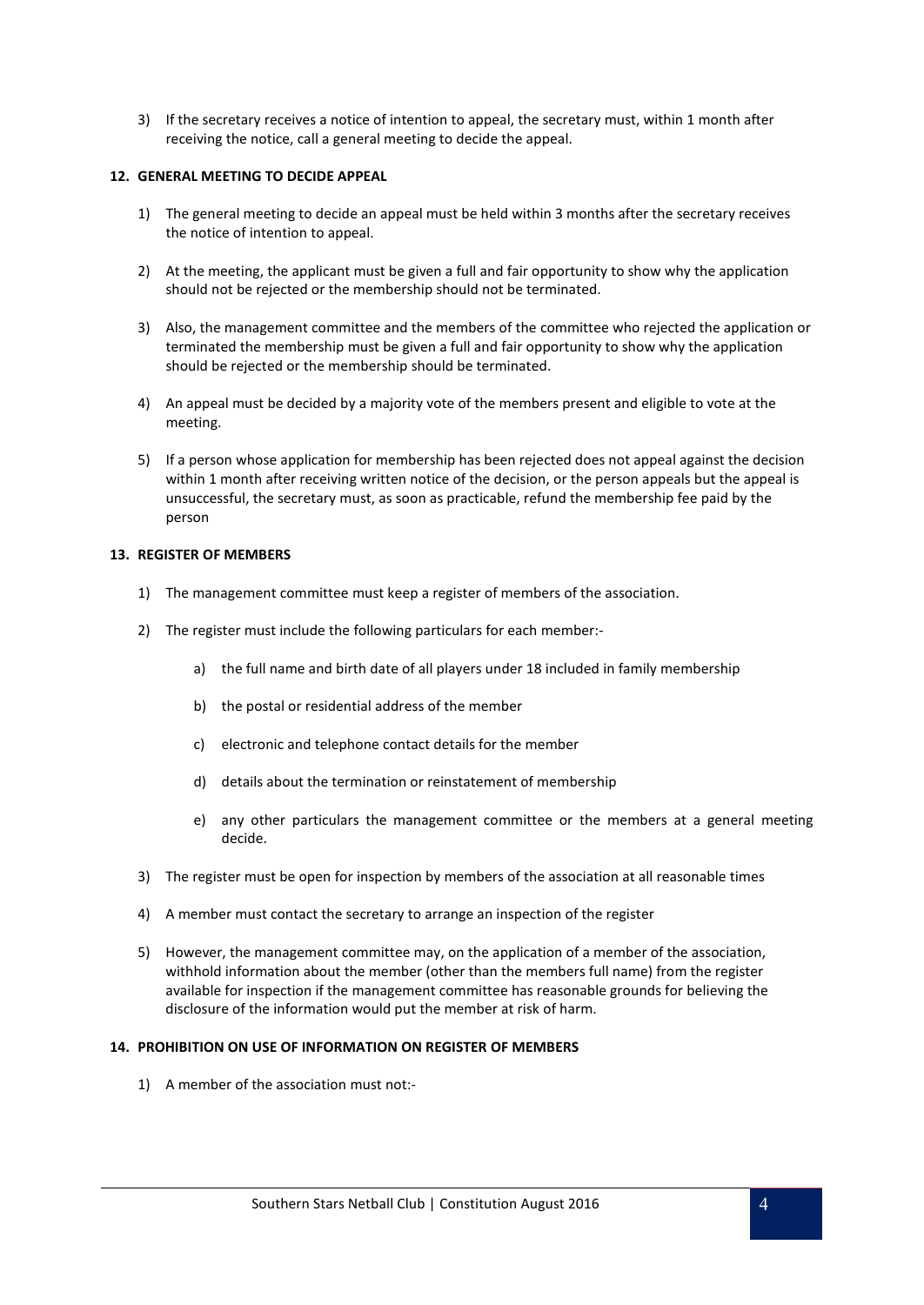- a. use information obtained from the register of members of the association to contact, or send material to, another member of the association for the purpose of advertising for political, religious, charitable or commercial purposes; or
- b. disclose information obtained from the register to someone else, knowing that the information is likely to be used to contact, or send material to, another member of the association for the purpose of advertising for political, religious, charitable or commercial purposes.
- 2) Subrule (1) does not apply if the use or disclosure of the information is approved by the association.

# **15. APPOINTMENT OR ELECTION OF SECRETARY**

- 1) The secretary must be an individual residing in Queensland, or in another State but not more than 65km from the Queensland border, who is:
	- a) a member of the association elected by the association as secretary; or
	- b) any of the following persons appointed by the management committee as secretary
		- i. a member of the associations management committee
		- ii. another member of the association
		- iii. another person
- 2) If the association has not elected an interim officer as secretary for the association before its incorporation, the members of the management committee must ensure a secretary is appointed or elected for the association within 1 month after incorporation.
- 3) If a vacancy happens in the office of secretary, the members of the management committee must ensure a secretary is appointed or elected for the association within 1 month after the vacancy happens.
- 4) If the management committee appoints a person mentioned in subrule (1)(b)(ii) as secretary, other than to fill a casual vacancy on the management committee, the person does not become a member of the management committee.
- 5) However, if the management committee appoints a person mentioned in subrule (1)(b)(ii) as secretary to fill a casual vacancy on the management committee, the person becomes a member of the management committee.
- 6) If the management committee appoints a person mentioned in subrule  $(1)(b)(iii)$  as secretary, the person does not become a member of the management committee.
- 7) In this rule— *casual vacancy*, on a management committee, means a vacancy that happens when an elected member of the management committee resigns, dies or otherwise stops holding office.

# **16. REMOVAL OF SECRETARY**

1) The management committee of the association may at any time remove a person appointed by the committee as the secretary.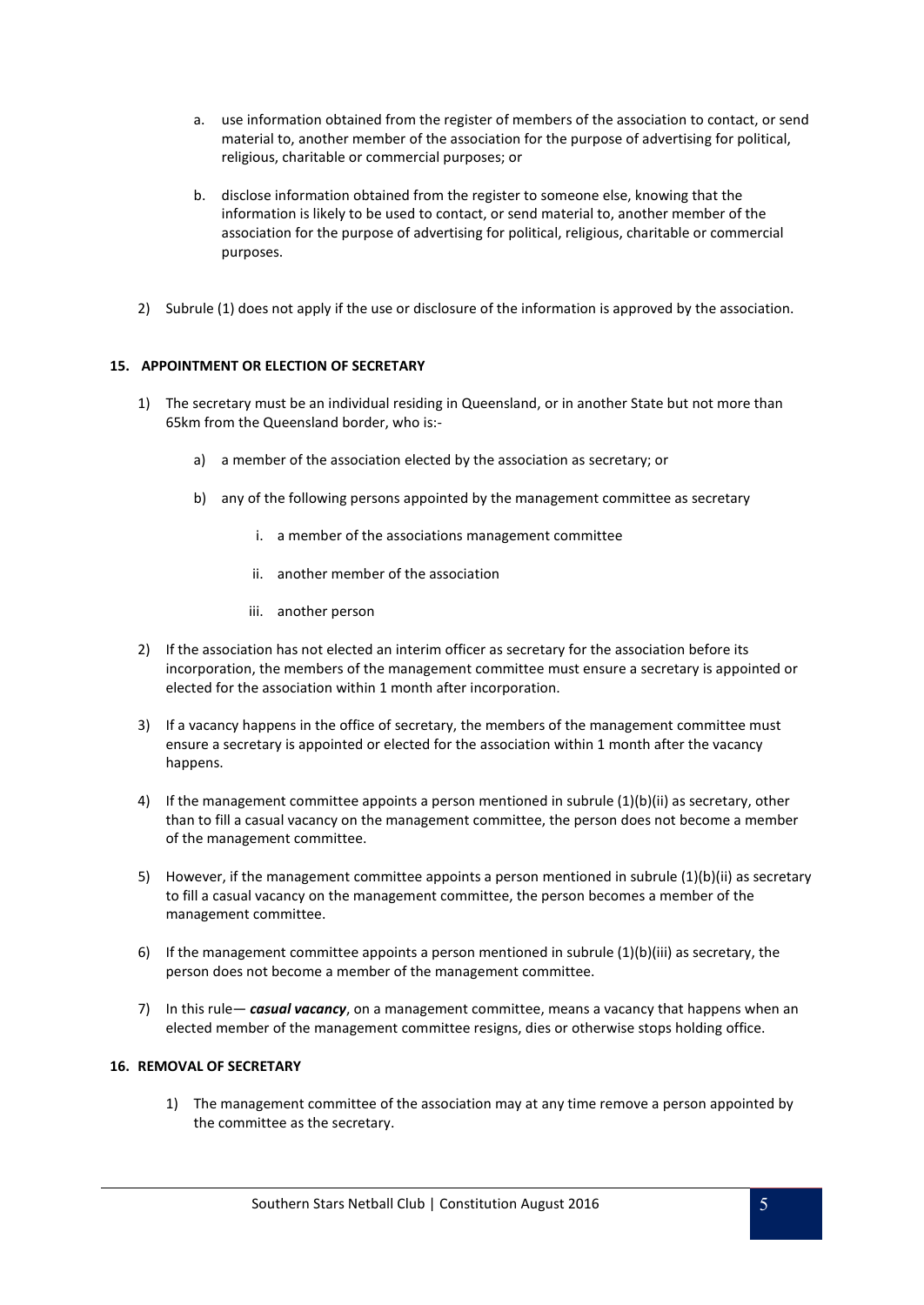- 2) If the management committee removes a secretary who is a person mentioned in rule  $15(1)(b)(i)$ , the person remains a member of the management committee.
- 3) If the management committee removes a secretary who is a person mentioned in rule 15(1)(b)(ii) and who has been appointed to a casual vacancy on the management committee under rule 15(5), the person remains a member of the management committee.

### **17. FUNCTIONS OF SECRETARY**

The secretary's functions include, but are not limited to:-

- a. calling meetings of the association, including preparing notices of a meeting and of the business to be conducted at the meeting in consultation with the president of the association; and
- b. keeping minutes of each meeting; and
- c. keeping records of all correspondence and other documents relating to the association; and
- d. maintaining the register of members of the association

# **18. MEMBERSHIP OF MANAGEMENT COMMITTEE**

- 1) The management committee of the association consists of a president, secretary, treasurer, and any other members or positions the association members elect at a general meeting.
- 2) A member of the management committee, other than a secretary appointed by the management committee under rule 15(1)(b)(iii), must be a member of the association.
- 3) At each annual general meeting of the association, the members of the management committee must retire from office, but are eligible, on nomination, for re-election.
- 4) A member of the association may be appointed to a casual vacancy on the management committee under rule 21.
- 5) All Management Committee members will be required to apply and successfully obtain a Positive Notice for Child Related Employment from the appropriate Queensland Government agency immediately on taking up their position on the committee.

### **19. ELECTING THE MANAGEMENT COMMITTEE**

- 1) A member of the management committee may only be elected as follows:
	- a) any 2 members of the association may nominate another member (the *candidate*) to serve as a member of the management committee
	- b) any 2 members of the association may nominate a non-member (the candidate) who must then be accepted as a Special Member under Clause 5(4) before they can take up a management committee position
	- c) the nomination must be:
		- i. in writing; and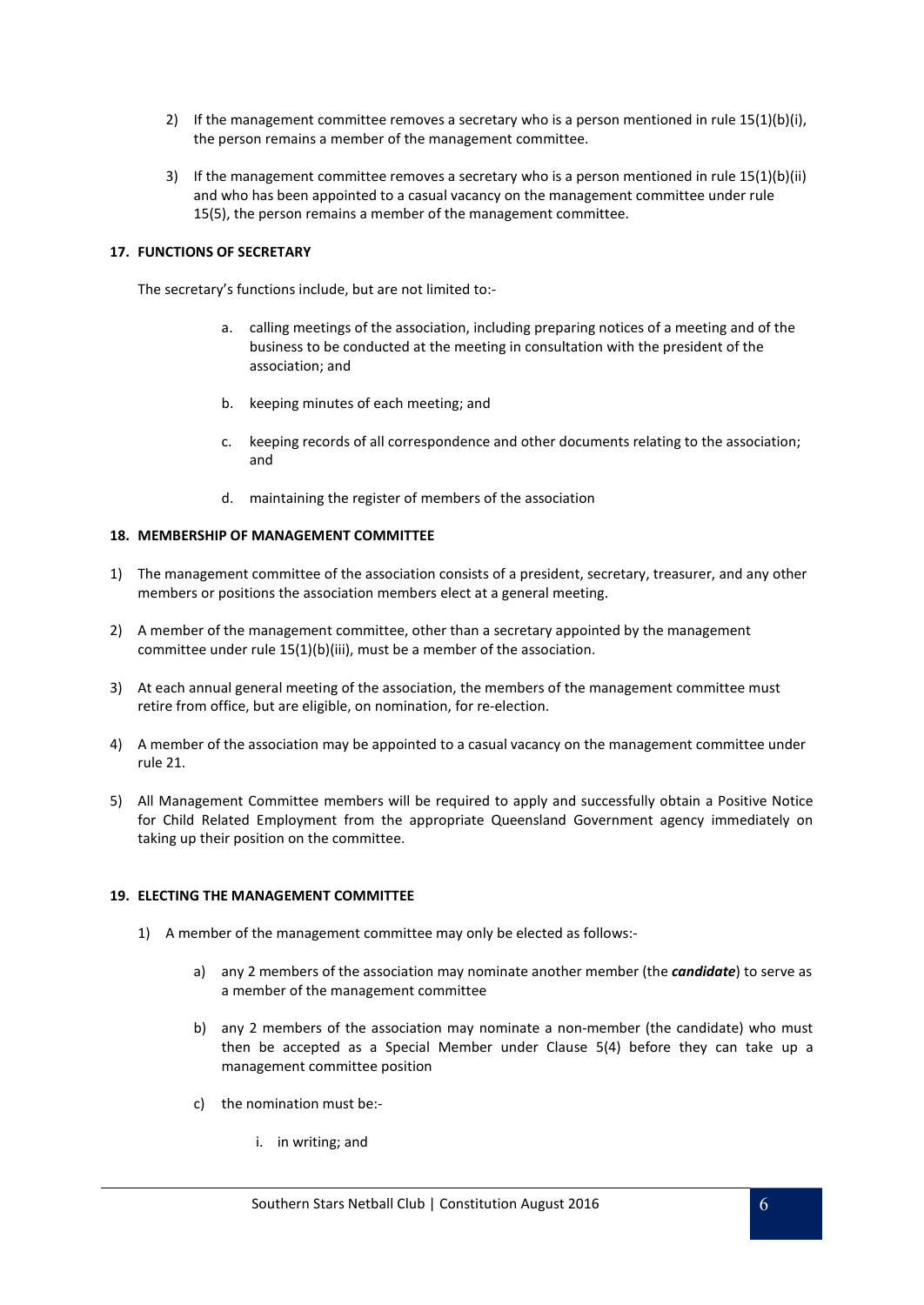- ii. signed by the candidate and the members who nominated him or her; and
- iii. given to the secretary at least 14 days before the annual general meeting at which the election is to be held;
- d) each member of the association present and eligible to vote at the annual general meeting may vote for 1 candidate for each vacant position on the management committee;
- e) if, at the start of the meeting, there are not enough candidates nominated, nominations may be taken from the floor of the meeting.
- 2) A person may be a candidate only if the person:
	- a) is an adult; and
	- b) is not ineligible to be elected as a member under section 61A of the Act.
- 3) A list of the candidate's names in alphabetical order, with the names of the members who nominated each candidate, must be posted on the club website for at least 7 days immediately preceding the annual general meeting.
- 4) If required by the management committee, balloting lists must be prepared containing the names of the candidates in alphabetical order.

### **20. RESIGNATION, REMOVAL OR VACATION OF OFFICE OF MANAGEMENT COMMITTEE MEMBER**

- 1) A member of the management committee may resign from the committee by giving written notice of resignation to the secretary.
- 2) The resignation takes effect at
	- a) the time the notice is received by the secretary; or
	- b) if a later time is stated in the notice—the later time.
- 3) A member may be removed from office at a general meeting of the association if a majority of the members present and eligible to vote at the meeting vote in favour of removing the member.
- 4) Before a vote of members is taken about removing the member from office, the member must be given a full and fair opportunity to show cause why he or she should not be removed from office.
- 5) A member has no right of appeal against the members' removal from office under this rule.
- 6) A member immediately vacates the office of member in the circumstances mentioned in section 64(2) of the Act.

### **21. VACANCIES ON MANAGEMENT COMMITTEE**

- 1) If a casual vacancy happens on the management committee, the continuing members of the committee may appoint another member of the association to fill the vacancy until the next annual general meeting.
- 2) The continuing members of the management committee may act despite a casual vacancy on the management committee.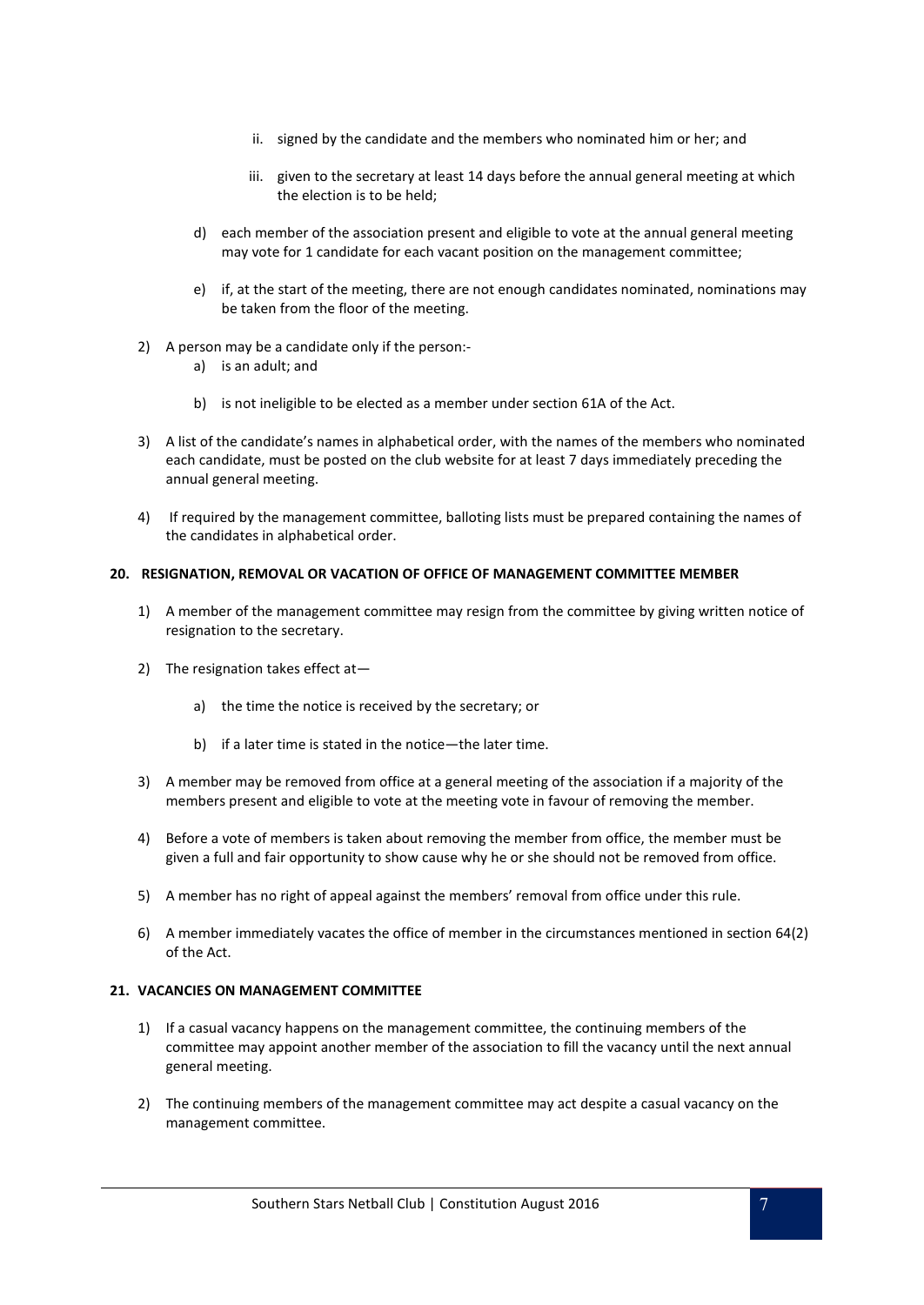- 3) However, if the number of committee members is less than the number fixed under rule 24(1) as a quorum of the management committee, the continuing members may act only to:
	- a) increase the number of management committee members to the number required for a quorum; or
	- b) call a general meeting of the association.

### **22. FUNCTIONS OF MANAGEMENT COMMITTEE**

- 1) Subject to these rules or a resolution of the members of the association carried at a general meeting, the management committee has the general control and management of the administration of the affairs, property and funds of the association.
- 2) The management committee has authority to interpret the meaning of these rules and any matter relating to the association on which the rules are silent, but any interpretation must have regard to the Act, including any regulation made under the Act.

#### *Note*:

The Act prevails if the association's rules are inconsistent with the Act - see section 1B of the Act.

- 3) The management committee may exercise the powers of the association:
	- a) to borrow, raise or secure the payment of amounts in a way the members of the association decide; and
	- b) to secure the amounts mentioned in paragraph (a) or the payment or performance of any debt, liability, contract, guarantee or other engagement incurred or to be entered into by the association in any way, including by the issue of debentures (perpetual or otherwise) charged upon the whole or part of the associations property, both present and future; and
	- c) to purchase, redeem or pay off any securities issued; and
	- d) to borrow amounts from members and pay interest on the amounts borrowed; and
	- e) to mortgage or charge the whole or part of its property; and
	- f) to issue debentures and other securities, whether outright or as security for any debt, liability or obligation of the association; and
	- (g) to provide and pay off any securities issued; and
	- (h) to invest in a way the members of the association may from time to time decide.
- 4) For subrule (3)(d), the rate of interest must not be more than the current rate being charged for overdrawn accounts on money lent (regardless of the term of the loan) by:-
	- (a) the financial institution for the association; or
	- (b) if there is more than 1 financial institution for the association the financial institution nominated by the management committee.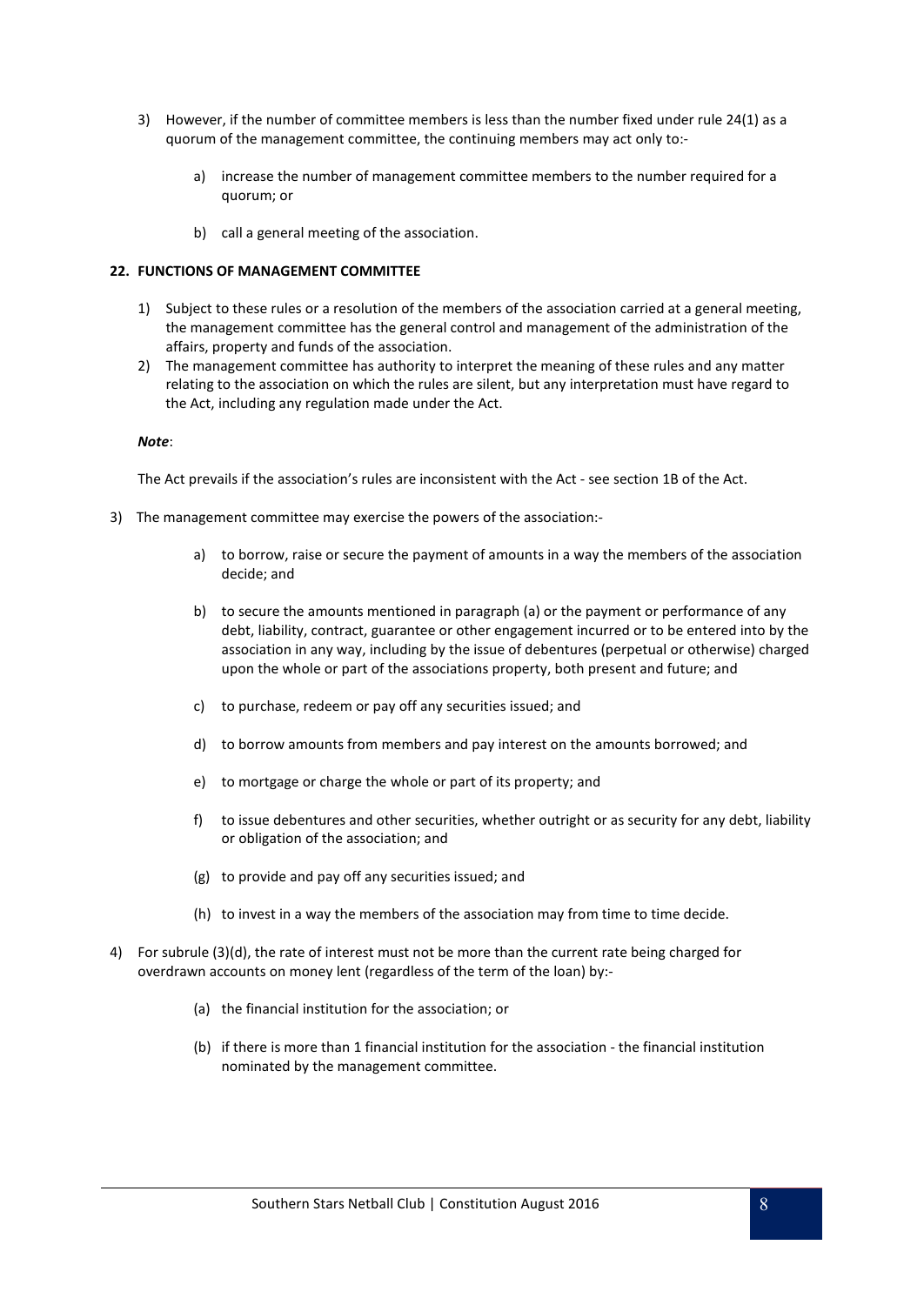#### **23. MEETINGS OF MANAGEMENT COMMITTEE**

- 1) Subject to this rule, the management committee may meet and conduct its proceedings as it considers appropriate.
- 2) The management committee must meet at least once every 2 months to exercise its functions.
- 3) The management committee must decide how a meeting is to be called.
- 4) Notice of a meeting is to be given in the way decided by the management committee.
- 5) The management committee may hold meetings, or permit a committee member to take part in its meetings, by using any technology that reasonably allows the member to hear and take part in discussions as they happen.
- 6) A committee member who participates in the meeting as mentioned in subrule (5) is taken to be present at the meeting.
- 7) A question arising at a committee meeting is to be decided by a majority vote of members of the committee present at the meeting and, if the votes are equal, the question is decided in the negative.
- 8) A member of the management committee must not vote on a question about a contract or proposed contract with the association if the member has an interest in the contract or proposed contract and, if the member does vote, the members vote must not be counted.
- 9) The president is to preside as chairperson at a management committee meeting.
- 10) All members of the committee will listen to the President and will not over talk so that meetings are kept short and sweet.
- 11) If there is no president or if the president is not present within 10 minutes after the time fixed for a management committee meeting, the committee may choose 1 of their members to preside as chairperson at the meeting.

### **24. QUORUM FOR, AND ADJOURNMENT OF, MANAGEMENT COMMITTEE MEETING**

- 1) At a management committee meeting, more than 50% of the members elected to the committee as at the close of the last general meeting of the members form a quorum.
- 2) If there is no quorum within 30 minutes after the time fixed for a management committee meeting called on the request of members of the committee, the meeting lapses.
- 3) If there is no quorum within 30 minutes after the time fixed for a management committee meeting called other than on the request of the members of the committee:
	- a. the meeting is to be adjourned for at least 1 day; and
	- b. the members of the management committee who are present are to decide the day, time and place of the adjourned meeting
- 4) If, at an adjourned meeting mentioned in subrule (3), there is no quorum within 30 minutes after the time fixed for the meeting, the meeting lapses.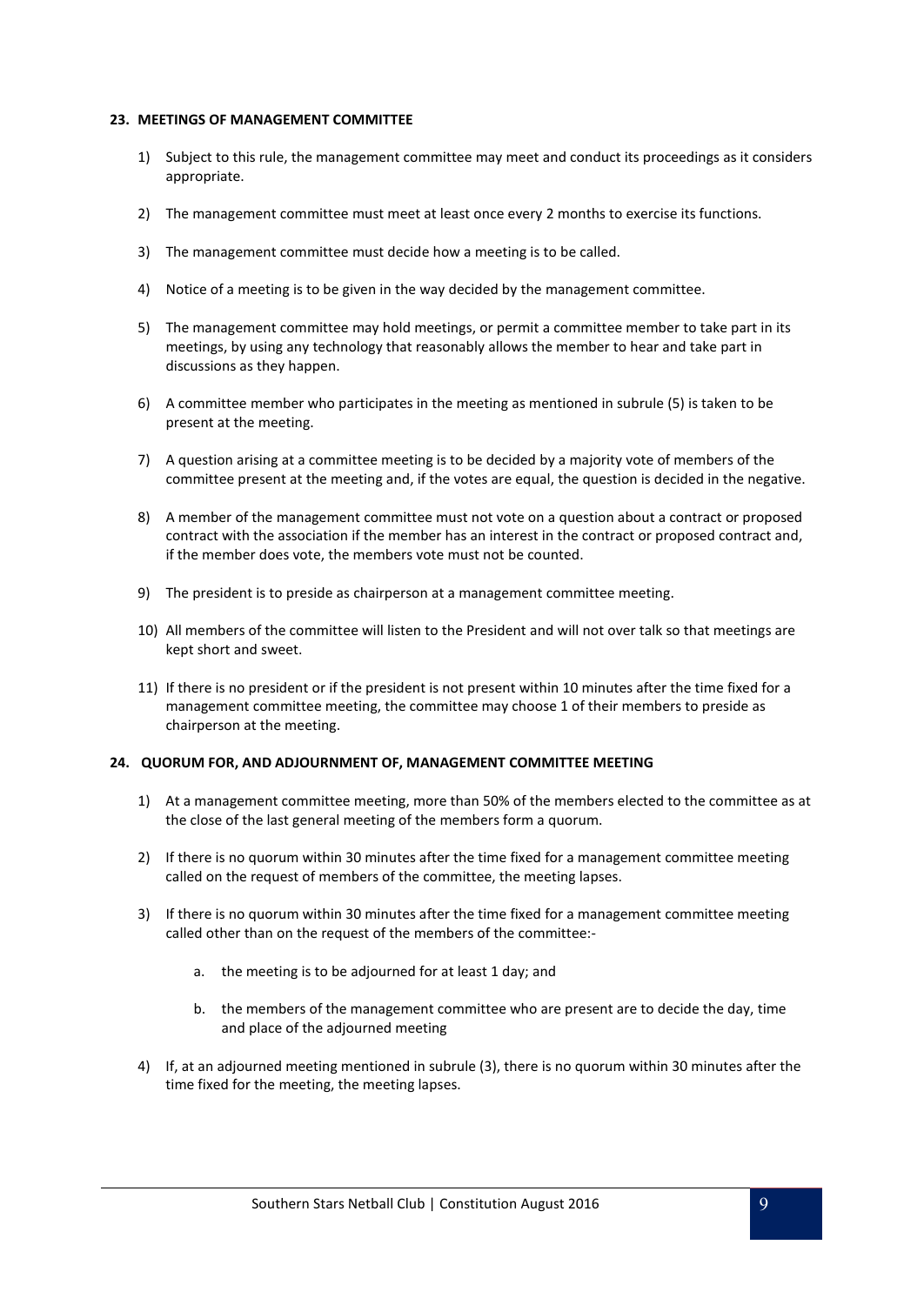### **25. SPECIAL MEETING OF MANAGEMENT COMMITTEE**

- 1) If the secretary receives a written request signed by at least 33% of the members of the management committee, the secretary must call a special meeting of the committee by giving each member of the committee notice of the meeting within 14 days after the secretary receives the request.
- 2) If the secretary is unable or unwilling to call the special meeting, the president must call the meeting.
- 3) A request for a special meeting must state:
	- a. why the special meeting is called; and
	- b. the business to be conducted at the meeting.
- 4) A notice of a special meeting must state:
	- a. the day, time and place of the meeting; and
	- b. the business to be conducted at the meeting.
- 5) A special meeting of the management committee must be held within 14 days after notice of the meeting is given to the members of the management committee.

### **26. MINUTES OF MANAGEMENT COMMITTEE MEETINGS**

- (1) The secretary must ensure full and accurate minutes of all questions, matters, resolutions and other proceedings of each management committee meeting are documented.
- (2) To ensure the accuracy of the minutes, the minutes of each management committee meeting must be forwarded and signed by the chairperson of the meeting, or the chairperson of the next management committee meeting, verifying their accuracy prior to distribution.

#### **27. APPOINTMENT OF SUBCOMMITTEES**

- 1) The management committee may appoint a subcommittee consisting of members of the association considered appropriate by the committee to help with the conduct of the associations operations.
- 2) A member of the subcommittee who is not a member of the management committee is not entitled to vote at a management committee meeting.
- 3) A subcommittee may elect a chairperson of its meetings.
- 4) If a chairperson is not elected, or if the chairperson is not present within 10 minutes after the time fixed for a meeting, the members present may choose 1 of their number to be chairperson of the meeting.
- 5) A subcommittee may meet and adjourn as it considers appropriate.
- 6) A question arising at a subcommittee meeting is to be decided by a majority vote of the members present at the meeting and, if the votes are equal, the question is decided in the negative.

### **28. ACTS NOT AFFECTED BY DEFECTS OR DISQUALIFICATIONS**

1) An act performed by the management committee, a subcommittee or a person acting as a member of the management committee is taken to have been validly performed.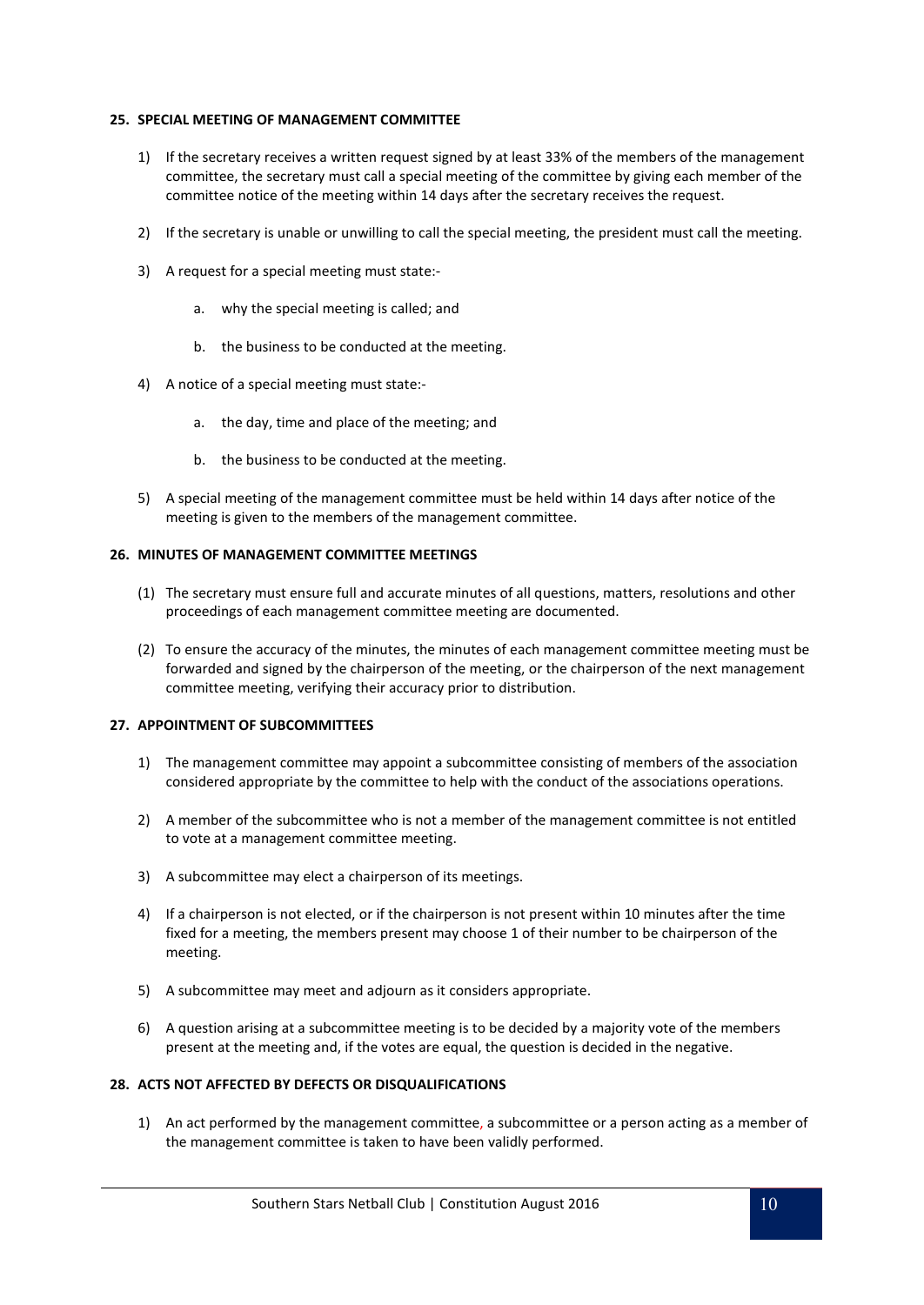- 2) Subrule (1) applies even if the act was performed when:
	- a. there was a defect in the appointment of a member of the management committee, subcommittee or person acting as a member of the management committee; or
	- b. a management committee member, subcommittee member or person acting as a member of the management committee was disqualified from being a member.

# **29. RESOLUTIONS OF MANAGEMENT COMMITTEE WITHOUT MEETING**

- 1) A written resolution signed by each member of the management committee is as valid and effectual as if it had been passed at a committee meeting that was properly called and held.
- 2) A resolution mentioned in subrule (1) may consist of several documents in like form, each signed by 1 or more members of the committee.

### **30. FIRST ANNUAL GENERAL MEETING**

The first annual general meeting must be held within 6 months after the end date of the association's first reportable financial year.

### **31. SUBSEQUENT ANNUAL GENERAL MEETINGS**

Each subsequent annual general meeting must be held:-

(a) at least once each year; and

(b) within 6 months after the end date of the association's reportable financial year.

### **32. BUSINESS TO BE CONDUCTED AT ANNUAL GENERAL MEETING OF LEVEL 1 INCORPORATED ASSOCIATIONS AND PARTICULAR LEVEL 2 AND 3 INCORPORATED ASSOCIATIONS**

- 1) This rule applies only if the association is:
	- a) a level 1 incorporated association; or
	- b) a level 2 incorporated association to which section 59 of the Act applies; or
	- c) a level 3 incorporated association to which section 59 of the Act applies.
- 2) The following business must be conducted at each annual general meeting of the association:
	- a) receiving the association's financial statement, and audit report (if applicable), for the last reportable financial year;
	- b) presenting the financial statement and audit report (if applicable) to the meeting for adoption;
	- c) electing members of the management committee;
	- d) for a level 1 incorporated association—appointing an auditor or an accountant for the present financial year;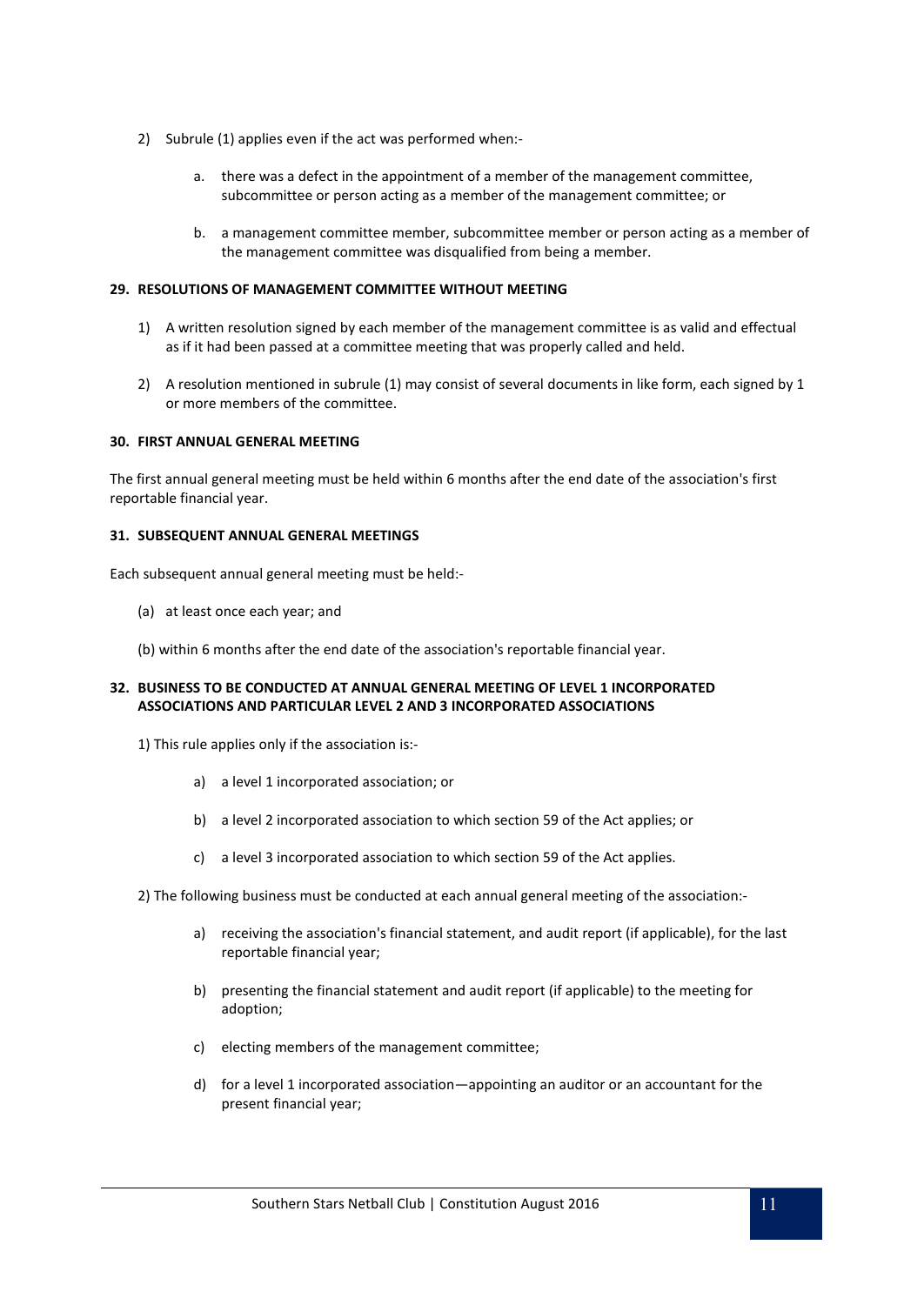- e) for a level 2 incorporated association, or a level 3 incorporated association, to which section 59 of the Act applies—appointing an auditor, an accountant or an approved person for the present financial year.
- 3) Definitions:
	- a) *Level 1 incorporated association* means an incorporated association that has
		- I. Current assets of more than the amount prescribed under a regulation or, if no amount is prescribed, more than \$100,000; or
		- II. Total revenue of more than the amount prescribed under a regulation or, if no amount is prescribed, more than \$100,000.
	- b) *Level 2 incorporated association* means an incorporated association that is not a level 1 incorporated association or a level 3 incorporated association.
	- c) *Level 3 incorporated association* means an incorporated association that has
		- I. Current assets of less than the amount prescribed under a regulation or, if no amount is prescribed, less than \$20,000; or
		- II. Total revenue of less than the amount prescribed under a regulation or, if no amount is prescribed, less than \$20,000.

# **33. BUSINESS TO BE CONDUCTED AT ANNUAL GENERAL MEETING OF OTHER LEVEL 2 INCORPORATED ASSOCIATIONS**

- 1) This rule applies only if the association is a level 2 incorporated association to which section 59A of the Act applies.
- 2) The following business must be conducted at each annual general meeting of the association:
	- a) receiving the association's financial statement, and signed statement, for the last reportable financial year;
	- b) presenting the financial statement and signed statement to the meeting for adoption;
	- c) electing members of the management committee;
	- d) appointing an auditor, an accountant or an approved person for the present financial year.

# **34. BUSINESS TO BE CONDUCTED AT ANNUAL GENERAL MEETING OF OTHER LEVEL 3 INCORPORATED ASSOCIATIONS**

- 1) This rule applies only if the association is a level 3 incorporated association to which section 59B of the Act applies.
- 2) The following business must be conducted at each annual general meeting of the association:
	- a) receiving the association's financial statement, and signed statement, for the last reportable financial year;
	- b) presenting the financial statement and signed statement to the meeting for adoption;
	- c) electing members of the management committee.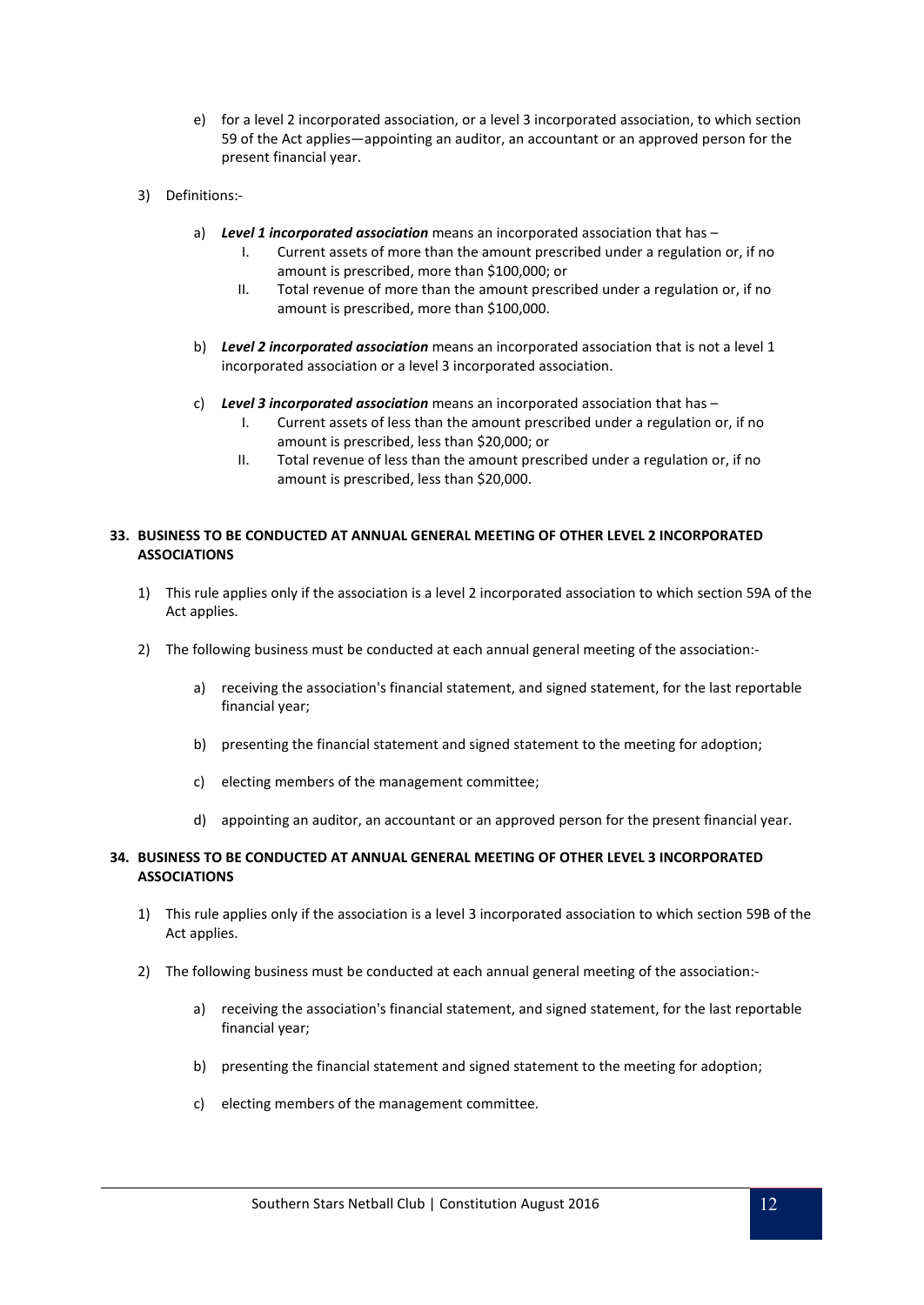### **35. NOTICE OF GENERAL MEETING**

- 1) The secretary may call a general meeting of the association.
- 2) The secretary must give at least 14 days notice of the meeting to each member of the association.
- 3) If the secretary is unable or unwilling to call the meeting, the president must call the meeting.
- 4) The management committee may decide the way in which the notice must be given.
- 5) However, notice of the following meetings must be given in writing:
	- a) a meeting called to hear and decide the appeal of a person against the management committee's decision:
		- i. to reject the person's application for membership of the association; or
		- ii. to terminate the person's membership of the association;
	- b) a meeting called to hear and decide a proposed special resolution of the association.
- 6) A notice of a general meeting must state the business to be conducted at the meeting.

### **36. VOTING RIGHTS OF MEMBERS AT A GENERAL MEETING**

Members who have reached the age of 18 at the time of a General Meeting are entitled to a vote, subject to the following limitation:

- 1) Only one vote will be allowed per family which consists solely of family members and junior members. The parent or guardian who is the first family member signatory on the registration form is the default voter for the family.
- 2) If the default family voter cannot attend an AGM or SGM, the second family member signatory on the family member registration form is entitled to exercise the family vote
- 3) The 'one vote per family' rule in subclause (1) means that family members who also act as coaches, umpires or managers will not be entitled to an additional vote
- 4) Player members are entitled to an independent vote, even if their parents/guardians are also voting on behalf of younger family members. See subclause (1) and (2) above.
- 5) In any situation such as a blended family where there is room for interpretation on the voting rules, the current committee will be authorised to make a decision on how voting rights should be applied.

### **37. QUORUM FOR, AND ADJOURNMENT OF, GENERAL MEETING**

- 1) The quorum for a general meeting is at least 75% of the number of members elected or appointed to the management committee at the close of the association's last general meeting plus 1.
- 2) However, if all members of the association are members of the management committee, the quorum is the total number of members less 1.
- 3) No business may be conducted at a general meeting unless there is a quorum of members when the meeting proceeds to business.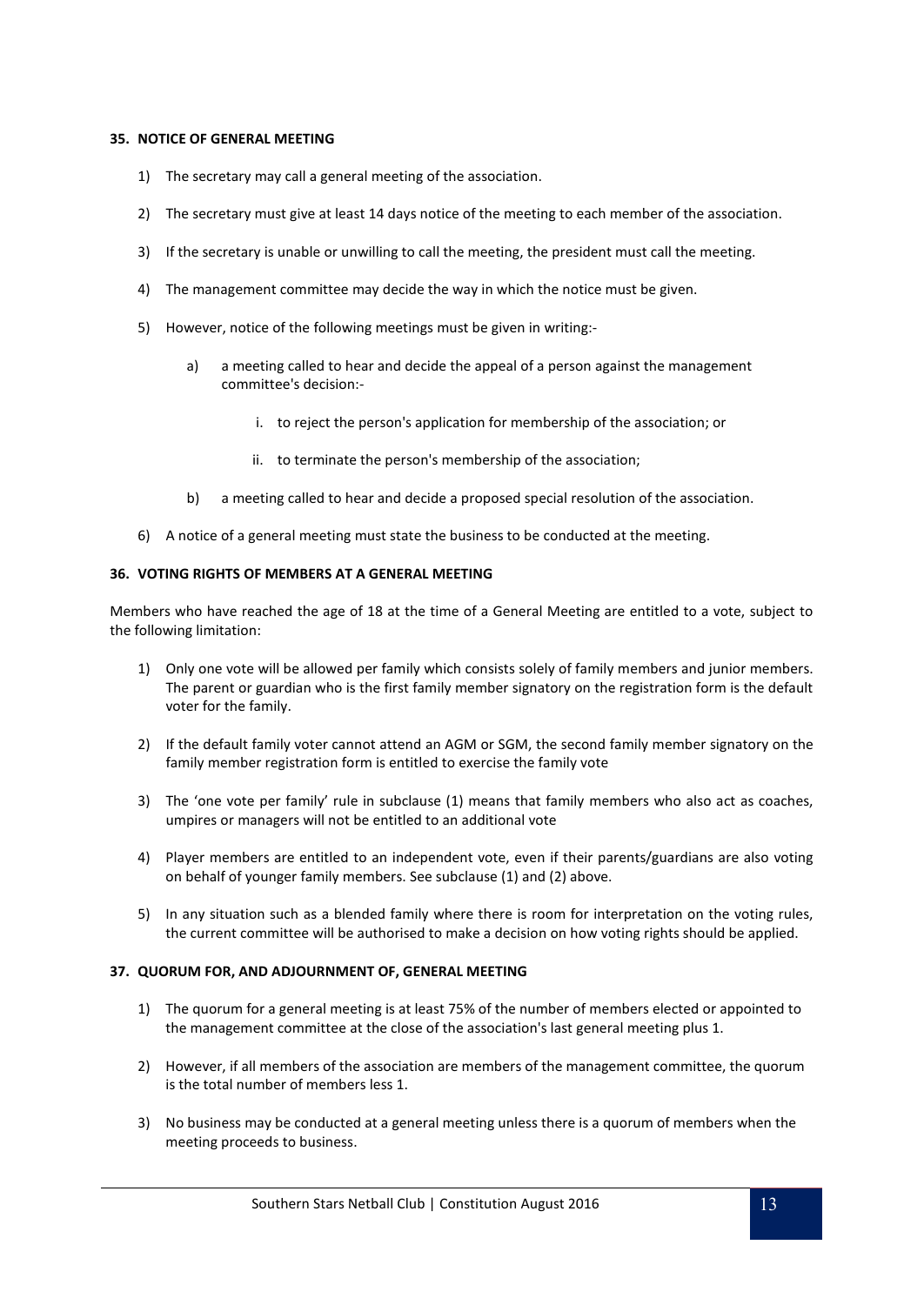- 4) If there is no quorum within 30 minutes after the time fixed for a general meeting called on the request of members of the management committee or the association, the meeting lapses.
- 5) If there is no quorum within 30 minutes after the time fixed for a general meeting called other than on the request of members of the management committee or the association:
	- a) the meeting is to be adjourned for at least 7 days; and
	- b) the management committee is to decide the day, time and place of the adjourned meeting.
- 6) The chairperson may, with the consent of any meeting at which there is a quorum, and must if directed by the meeting, adjourn the meeting from time to time and from place to place.
- 7) If a meeting is adjourned under subrule (6), only the business left unfinished at the meeting from which the adjournment took place may be conducted at the adjourned meeting.
- 8) The secretary is not required to give the members notice of an adjournment or of the business to be conducted at an adjourned meeting unless a meeting is adjourned for at least 30 days.
- 9) If a meeting is adjourned for at least 30 days, notice of the adjourned meeting must be given in the same way notice is given for an original meeting.

### **38. PROCEDURE AT GENERAL MEETING**

- 1) A member who is eligible to may take part and vote in a general meeting in person, by proxy, by attorney or by using any technology that reasonably allows the member to hear and take part in discussions as they happen. All potential means of voting will be communicated to all members with the meeting announcement.
- 2) A member who participates in a meeting remotely as mentioned in subrule (1) is taken to be present at the meeting.
- 3) At each general meeting:
	- a) the president is to preside as chairperson; and
	- b) if there is no president or if the president is not present within 15 minutes after the time fixed for the meeting or is unwilling to act, the committee present must elect 1 of their members to be chairperson of the meeting; and
	- c) the chairperson must conduct the meeting in a proper and orderly way.

### **39. VOTING AT GENERAL MEETING**

- 1) At a general meeting, each question, matter or resolution, other than a special resolution, must be decided by a majority of votes of the members present and eligible to vote.
- 2) Each member present and eligible to vote is entitled to 1 vote only and, if the votes are equal, the chairperson has a casting vote as well as a primary vote.
- 3) A member is not entitled to vote at a general meeting if the member's annual subscription is in arrears at the date of the meeting.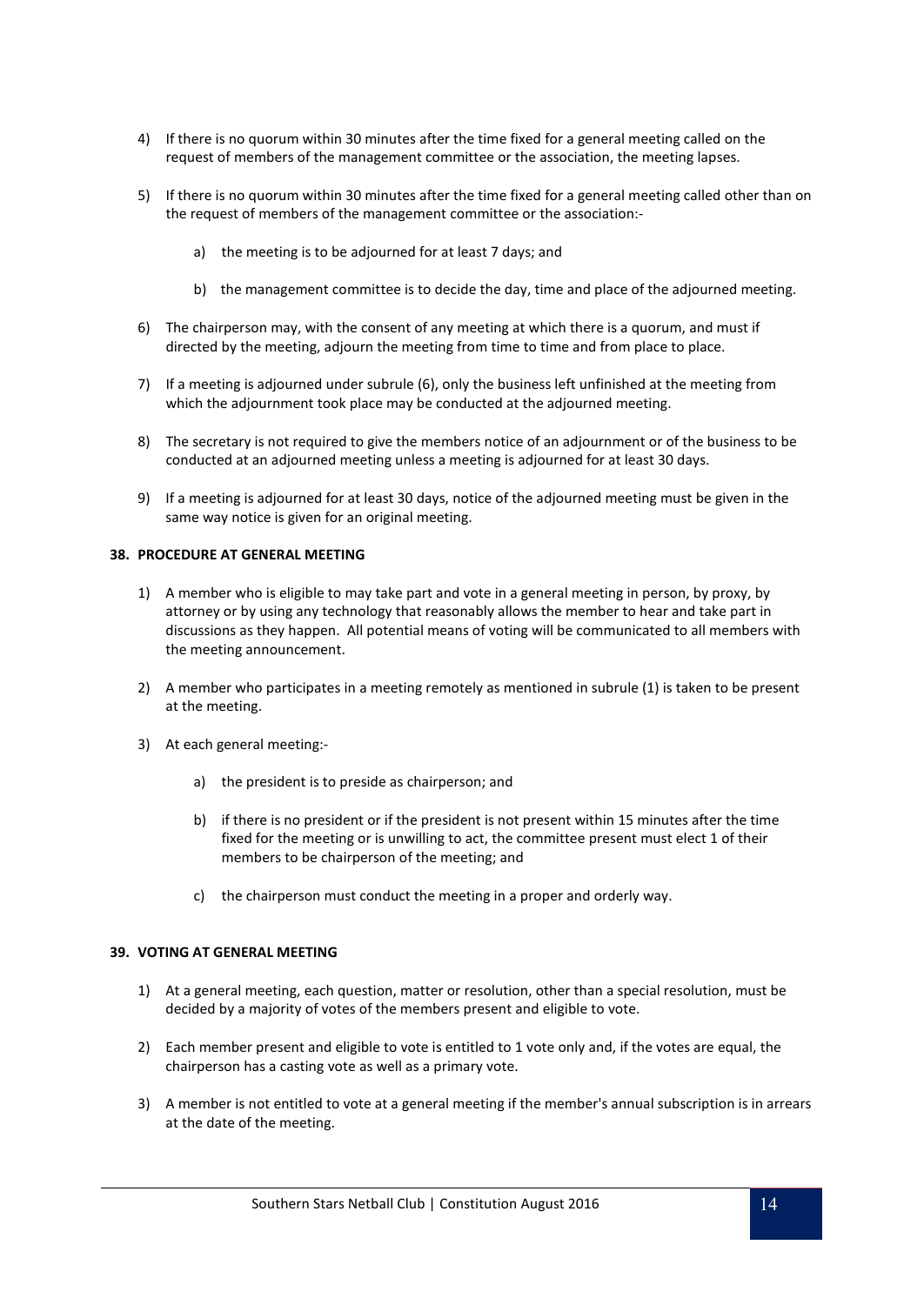- 4) The method of voting is to be decided by the management committee.
- 5) However, if at least 20% of the members present demand a secret ballot, voting must be by secret ballot.
- 6) If a secret ballot is held, the chairperson must appoint 2 members to conduct the secret ballot in the way the chairperson decides.
- 7) The result of a secret ballot as declared by the chairperson is taken to be a resolution of the meeting at which the ballot was held.

### **40. PROXIES**

(1) An instrument appointing a proxy must be in writing and be in the following or similar form—

[*Name of association*]: I, of, being a member of the association, appoint of as my proxy to vote for me on my behalf at the (annual) general meeting of the association, to be held on the day of 20. and at any adjournment of the meeting. Signed this day of 20

Signature

(2) The instrument appointing a proxy must—

(a) if the appointor is an individual—be signed by the appointor or the appointor's attorney properly authorised in writing; or

(b) if the appointor is a corporation—

- (i) be under seal; or
- (ii) be signed by a properly authorised officer or attorney of the corporation.

(3) A proxy may be a member of the association or another person.

(4) The instrument appointing a proxy is taken to confer authority to demand or join in demanding a secret ballot.

(5) Each instrument appointing a proxy must be given to the secretary before the start of the meeting or adjourned meeting at which the person named in the instrument proposes to vote.

(6) Unless otherwise instructed by the appointor, the proxy may vote as the proxy considers appropriate.

(7) If a member wants a proxy to vote for or against a resolution, the instrument appointing the proxy must be in the following or similar form—

[*Name of association*]: I, of , being a member of the association, appoint of as my proxy to vote for me on my behalf at the (annual) general meeting of the association, to be held on the day of 20 and at any adjournment of the meeting. Signed this day of 20

Signature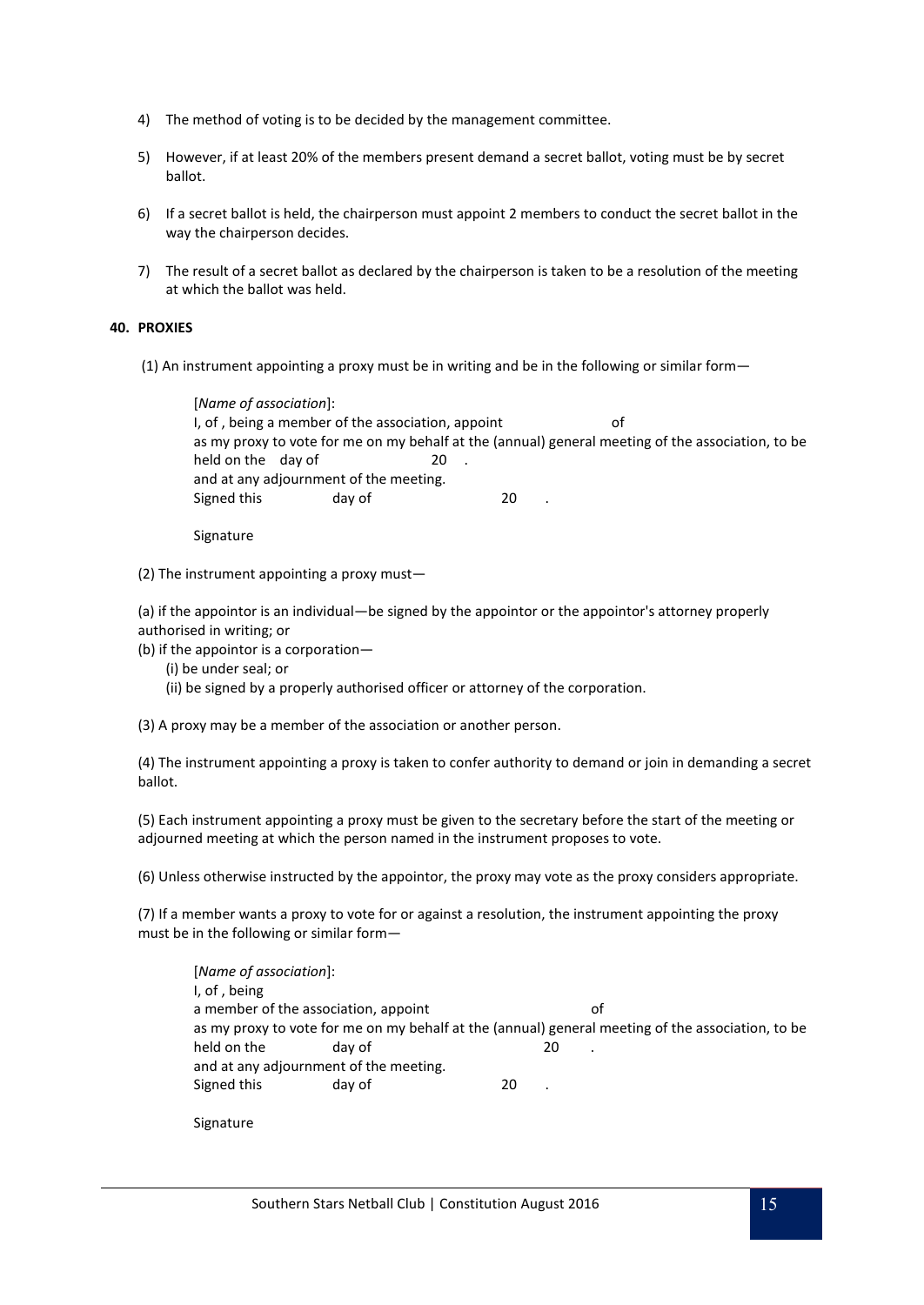This form is to be used \*in favour of/\*against [*strike out whichever is not wanted*] the following resolutions— [*List relevant resolutions*]

### **41. SPECIAL GENERAL MEETING**

- 1) The secretary must call a special general meeting by giving each member of the association notice of the meeting within 14 days after:
	- a) being directed to call the meeting by the management committee; or
	- b) being given a written request signed by:
		- i. at least 33% of the number of members of the management committee when the request is signed; or
		- ii. at least the number of ordinary members of the association eligible to vote equal to double the number of members of the association on the management committee when the request is signed plus 1; or
	- c) being given a written notice of an intention to appeal against the decision of the management committee:
		- i. to reject an application for membership; or
		- ii. to terminate a person's membership.
- 2) A request mentioned in subrule (1)(b) must state:
	- a) why the special general meeting is being called; and
	- b) the business to be conducted at the meeting.
- 3) A special general meeting must be held within 3 months after the secretary:
	- a) is directed to call the meeting by the management committee; or
	- b) is given the written request mentioned in subrule (1)(b); or
	- c) is given the written notice of an intention to appeal mentioned in subrule  $(1)(c)$ .
- 4) If the secretary is unable or unwilling to call the special meeting, the president must call the meeting.

### **41. MINUTES OF GENERAL MEETINGS**

- 1) The secretary must ensure full and accurate minutes of all questions, matters, resolutions and other proceedings of each general meeting are documented and maintained..
- 2) To ensure the accuracy of the minutes:
	- a) the minutes of each general meeting must be signed by the chairperson of the meeting, or the chairperson of the next general meeting, verifying their accuracy; and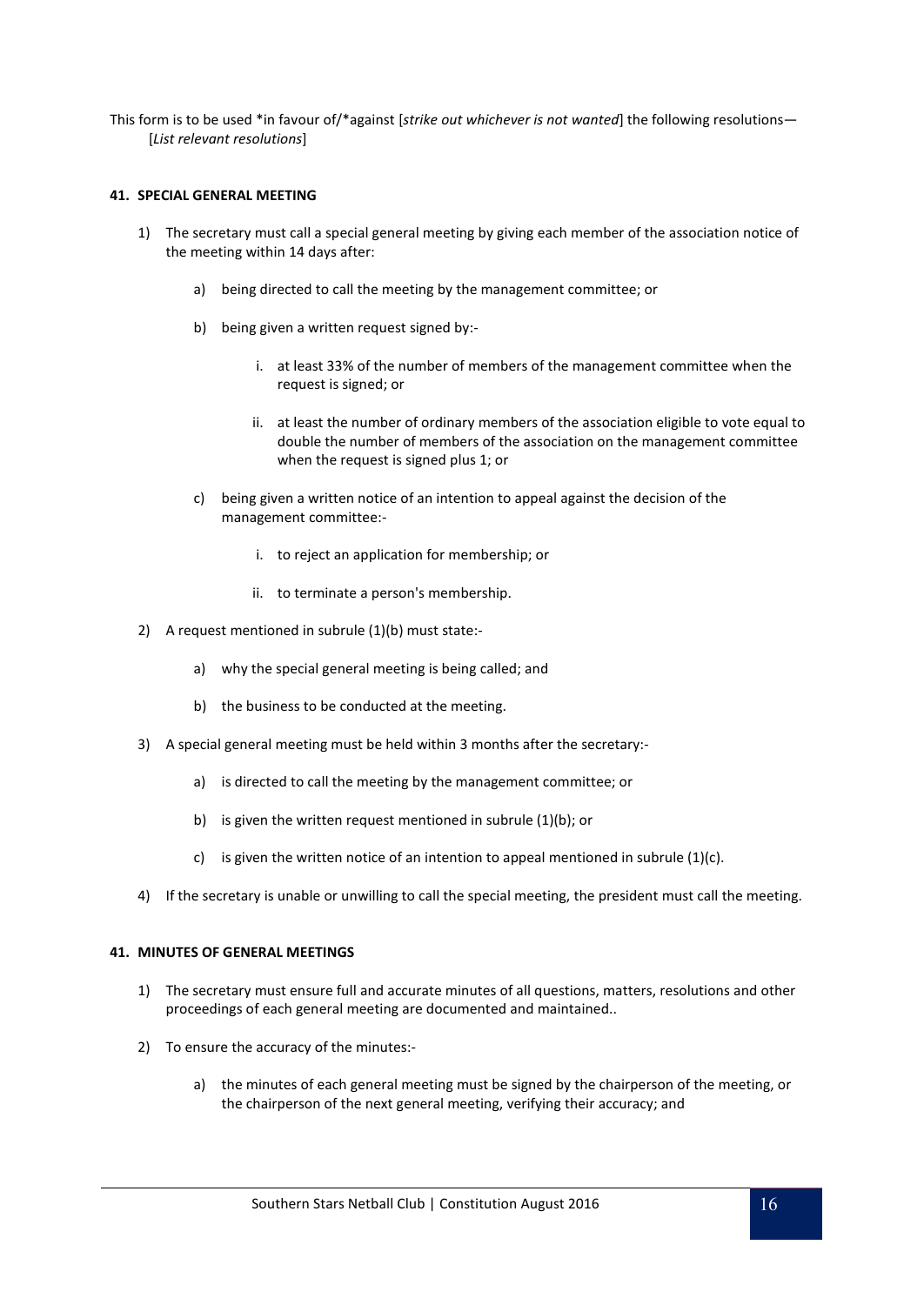- b) the minutes of each annual general meeting must be signed by the chairperson of the meeting, or the chairperson of the next meeting of the association that is a general meeting or annual general meeting, verifying their accuracy.
- 5) If asked by a member of the association, the secretary must, within 28 days after the request is made:
	- a) make the minutes for a particular general meeting available for inspection by the member at a mutually agreed time and place; and
	- b) give the member copies of the minutes of the meeting.
- 6) The association may require the member to pay the reasonable costs of providing copies of the minutes.

# **42. BY-LAWS**

- 1) The management committee may make, amend or repeal by-laws, not inconsistent with these rules, for the internal management of the association.
- 2) A by-law may be set aside by a vote of members at a general meeting of the association.

# **43. ALTERATION OF RULES**

- 1) Subject to the Act, these rules may be amended, repealed or added to by a special resolution carried at a general meeting.
- 2) However an amendment, repeal or addition is valid only if it is registered by the chief executive. (this is in all as the chief exec of fair trading)

### **44. COMMON SEAL**

- 1) The management committee must ensure the association has a common seal.
- 2) The common seal must be:
	- a) kept securely by the management committee; and
	- b) used only under the authority of the management committee.
- 3) Each instrument to which the seal is attached must be signed by a member of the management committee and countersigned by:
	- a) the secretary; or
	- b) another member of the management committee; or
	- c) someone authorised by the management committee.

# **45. FUNDS AND ACCOUNTS**

1) The funds of the association must be kept in an account in the name of the association in a financial institution decided by the management committee.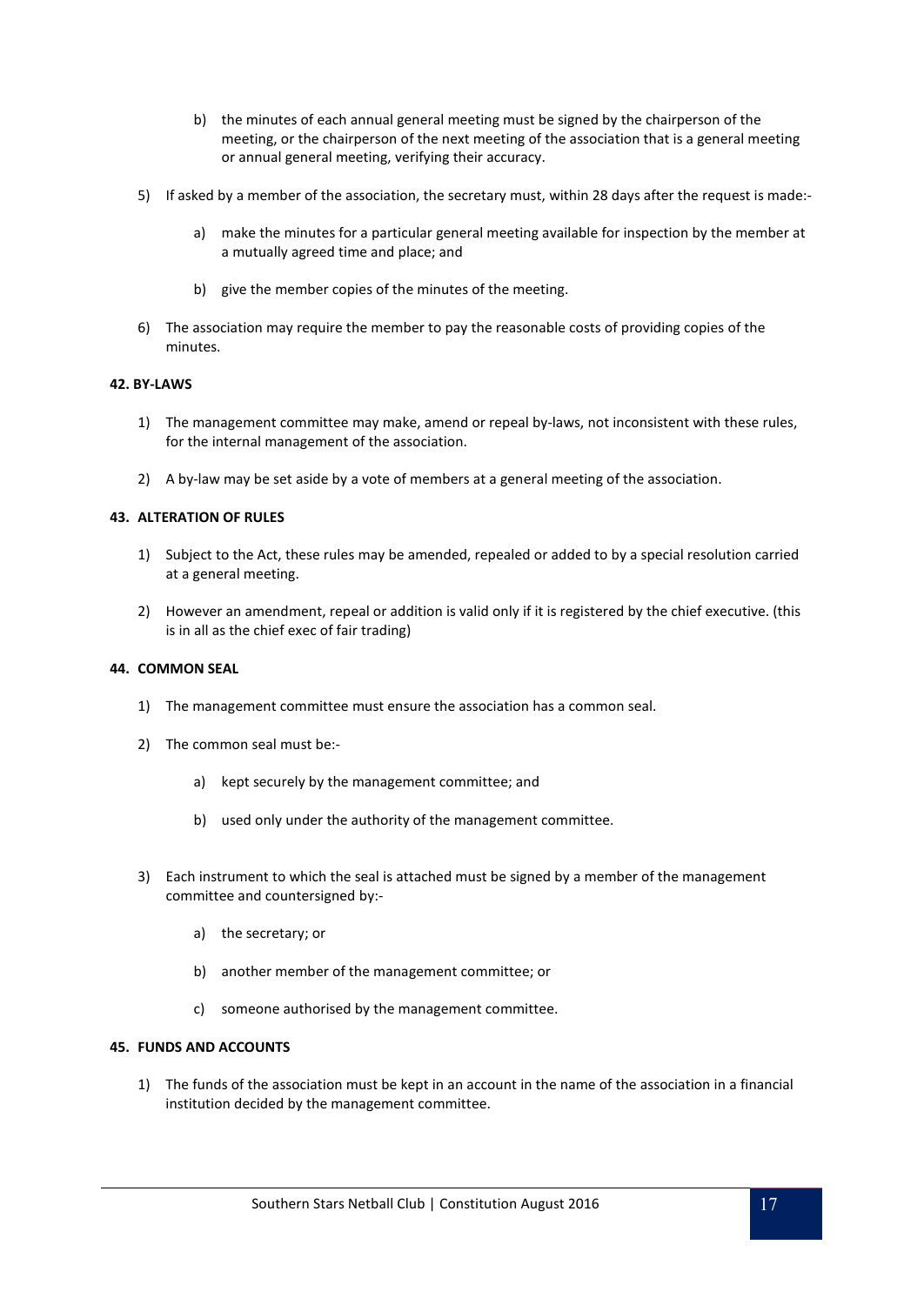- 2) Records and accounts must be kept in the English language showing full and accurate particulars of the financial affairs of the association.
- 3) All amounts must be deposited in the financial institution account as soon as practicable after receipt.
- 4) A payment by the association of \$100 or more must be made by cheque or electronic funds transfer.
- 5) If a payment of \$100 or more is made by cheque, the cheque must be signed by any 2 of the following:
	- a. the president;
	- b. the secretary;
	- c. the treasurer;
	- d. another member of the association who has been authorised as a cheque signatory and electronic authoriser by the management committee
- 6) Cheques, other than cheques for wages, allowances or petty cash recoupment, must be crossed not negotiable.
- **7)** All expenditure must be approved or ratified by the President, Treasurer, and Secretary or at a management committee meeting.

### **GENERAL FINANCIAL MATTERS**

- 1) On behalf of the management committee, the treasurer must, as soon as practicable after the end date of each financial year, ensure a financial statement for its last reportable financial year is prepared.
- 2) The income and property of the association must be used solely in promoting the association's objects and exercising the association's powers.

### **47. DOCUMENTS**

The management committee must ensure the safe custody of books, documents, instruments of title and securities of the association.

### **48. FINANCIAL YEAR**

The end date of the association's financial year is 30th September in each year.

# **49. DISTRIBUTION OF SURPLUS ASSETS TO ANOTHER ENTITY**

- 1) This rule applies if the association:
	- a. is wound-up under part 10 of the Act; and
	- b. has surplus assets